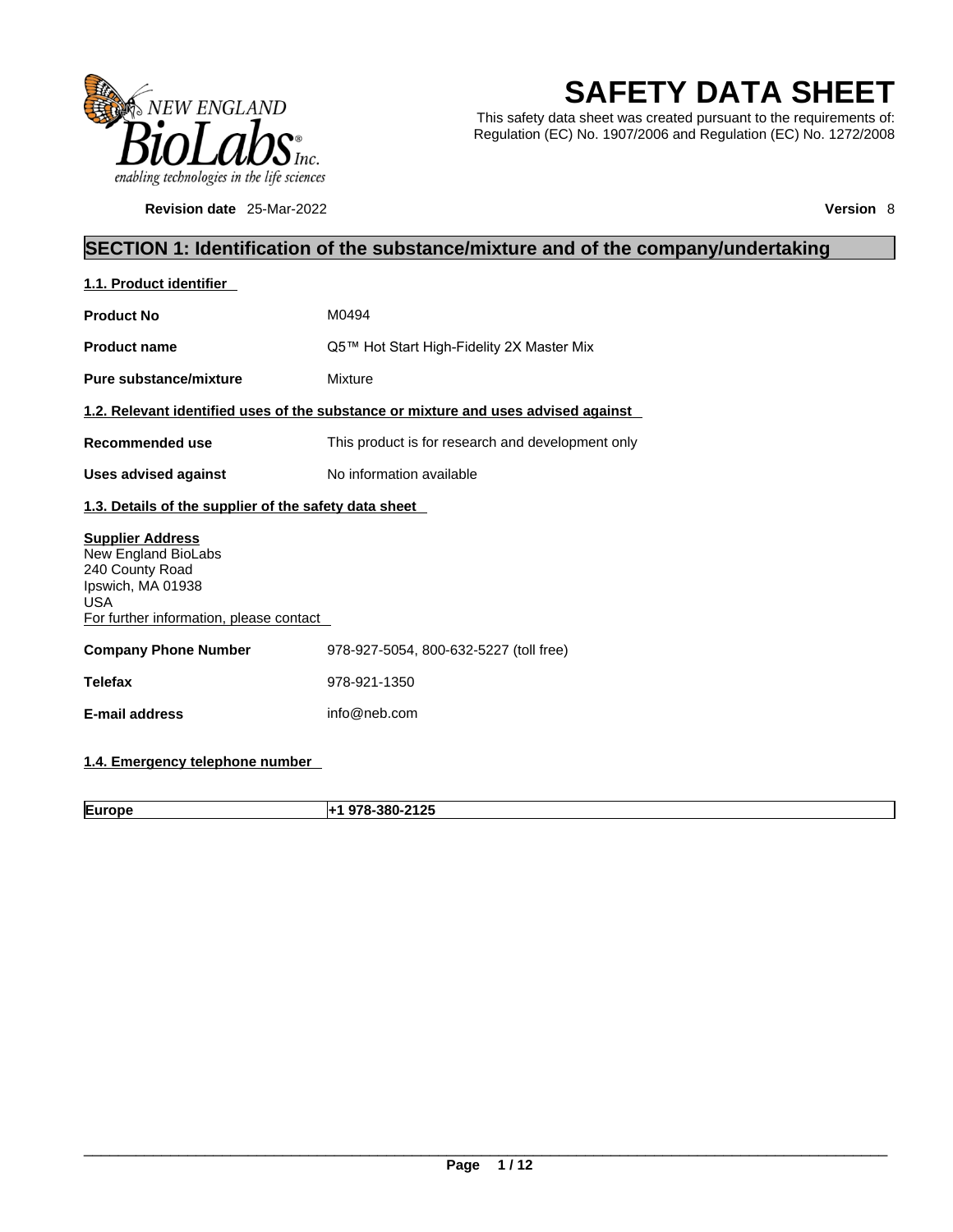### **SECTION 2: Hazards identification**

#### **2.1. Classification of the substance or mixture**

*Regulation (EC) No 1272/2008*  This mixture is classified as not hazardous according to regulation (EC) 1272/2008 [CLP]

#### **2.2. Label elements**

This mixture is classified as not hazardous according to regulation (EC) 1272/2008 [CLP]

#### **Hazard statements**

This mixture is classified as not hazardous according to regulation (EC) 1272/2008 [CLP] EUH210 - Safety data sheet available on request

#### **2.3. Other hazards**

No information available.

### **SECTION 3: Composition/information on ingredients**

#### **3.1 Substances**

Not applicable

#### **3.2 Mixtures**

| Chemical<br>name | Weight-%  | <b>REACH</b> registration<br>number | EC No     | <b>Classification according</b><br>to Regulation (EC) No.<br>1272/2008 [CLP] | Specific<br>concentratio<br>$\ln$ limit (SCL) | M-Facto M-Factor<br>(long-ter<br>m) |
|------------------|-----------|-------------------------------------|-----------|------------------------------------------------------------------------------|-----------------------------------------------|-------------------------------------|
| Trade<br>Secret  | $5 - 10$  | No data available                   | 200-664-3 | No data available                                                            | -                                             |                                     |
| Trade<br>Secret  | $1 - 5$   | No data available                   | 231-211-8 | No data available                                                            |                                               |                                     |
| Trade<br>Secret  | $0.1 - 1$ | No data available                   | 231-984-1 | No data available                                                            |                                               |                                     |

#### **Full text of H- and EUH-phrases: see section 16**

### *Acute Toxicity Estimate*

If LD50/LC50 data is not available or does not correspond to the classification category, then the appropriate conversion value from CLP Annex I, Table 3.1.2, is used to calculate the acute toxicity estimate (ATEmix) for classifying a mixture based on its components

| Chemical name |       | Oral LD50 mg/kg   Dermal LD50 mg/kg  Inhalation LC50 - 4   Inhalation LC50 - 4   Inhalation LC50 - 4 |                    |                                     |                   |
|---------------|-------|------------------------------------------------------------------------------------------------------|--------------------|-------------------------------------|-------------------|
|               |       |                                                                                                      | hour - dust/mist - | $\vert$ hour - vapor - mg/L $\vert$ | hour - gas - ppm  |
|               |       |                                                                                                      | mq/L               |                                     |                   |
| Trade Secret  | 28300 | 40000                                                                                                | No data available  | No data available                   | No data available |
|               |       |                                                                                                      |                    |                                     |                   |
| Trade Secret  | 2600  | No data available                                                                                    | No data available  | No data available                   | No data available |
|               |       |                                                                                                      |                    |                                     |                   |
| Trade Secret  | 2840  | 2000                                                                                                 | No data available  | No data available                   | No data available |
|               |       |                                                                                                      |                    |                                     |                   |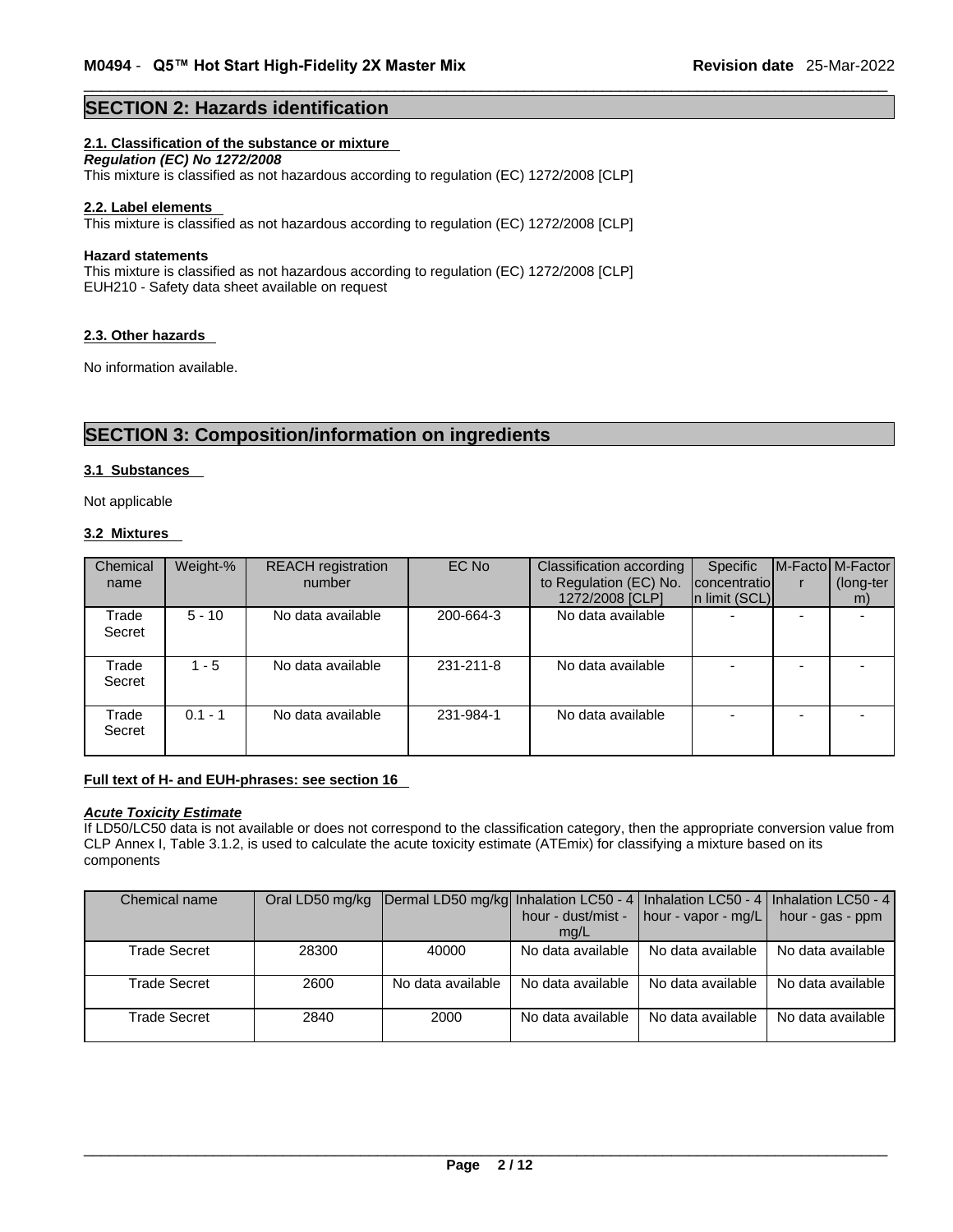# **SECTION 4: First aid measures**

### **4.1. Description of first aid measures**

| <b>Inhalation</b>                                                               | Remove to fresh air.                                                                                                    |  |  |  |  |
|---------------------------------------------------------------------------------|-------------------------------------------------------------------------------------------------------------------------|--|--|--|--|
| Eye contact                                                                     | Rinse thoroughly with plenty of water for at least 15 minutes, lifting lower and upper eyelids.<br>Consult a physician. |  |  |  |  |
| <b>Skin contact</b>                                                             | Wash skin with soap and water. In the case of skin irritation or allergic reactions see a<br>physician.                 |  |  |  |  |
| Ingestion                                                                       | Rinse mouth.                                                                                                            |  |  |  |  |
| 4.2. Most important symptoms and effects, both acute and delayed                |                                                                                                                         |  |  |  |  |
| <b>Symptoms</b>                                                                 | No information available.                                                                                               |  |  |  |  |
| 4.3. Indication of any immediate medical attention and special treatment needed |                                                                                                                         |  |  |  |  |
| Note to physicians                                                              | Treat symptomatically.                                                                                                  |  |  |  |  |
|                                                                                 |                                                                                                                         |  |  |  |  |

# **SECTION 5: Firefighting measures**

### **5.1. Extinguishing media**

| <b>Suitable Extinguishing Media</b>                                      | Use extinguishing measures that are appropriate to local circumstances and the<br>surrounding environment.                            |  |  |  |  |
|--------------------------------------------------------------------------|---------------------------------------------------------------------------------------------------------------------------------------|--|--|--|--|
| <b>Large Fire</b>                                                        | CAUTION: Use of water spray when fighting fire may be inefficient.                                                                    |  |  |  |  |
| Unsuitable extinguishing media                                           | Do not scatter spilled material with high pressure water streams.                                                                     |  |  |  |  |
| 5.2. Special hazards arising from the substance or mixture               |                                                                                                                                       |  |  |  |  |
| Specific hazards arising from the<br>chemical                            | No information available.                                                                                                             |  |  |  |  |
| 5.3. Advice for firefighters                                             |                                                                                                                                       |  |  |  |  |
| Special protective equipment and<br>precautions for fire-fighters        | Firefighters should wear self-contained breathing apparatus and full firefighting turnout<br>gear. Use personal protection equipment. |  |  |  |  |
| <b>SECTION 6: Accidental release measures</b>                            |                                                                                                                                       |  |  |  |  |
| 6.1. Personal precautions, protective equipment and emergency procedures |                                                                                                                                       |  |  |  |  |

| <b>Personal precautions</b>                               | Ensure adequate ventilation.                          |
|-----------------------------------------------------------|-------------------------------------------------------|
| For emergency responders                                  | Use personal protection recommended in Section 8.     |
| 6.2. Environmental precautions                            |                                                       |
| <b>Environmental precautions</b>                          | See Section 12 for additional Ecological Information. |
| 6.3. Methods and material for containment and cleaning up |                                                       |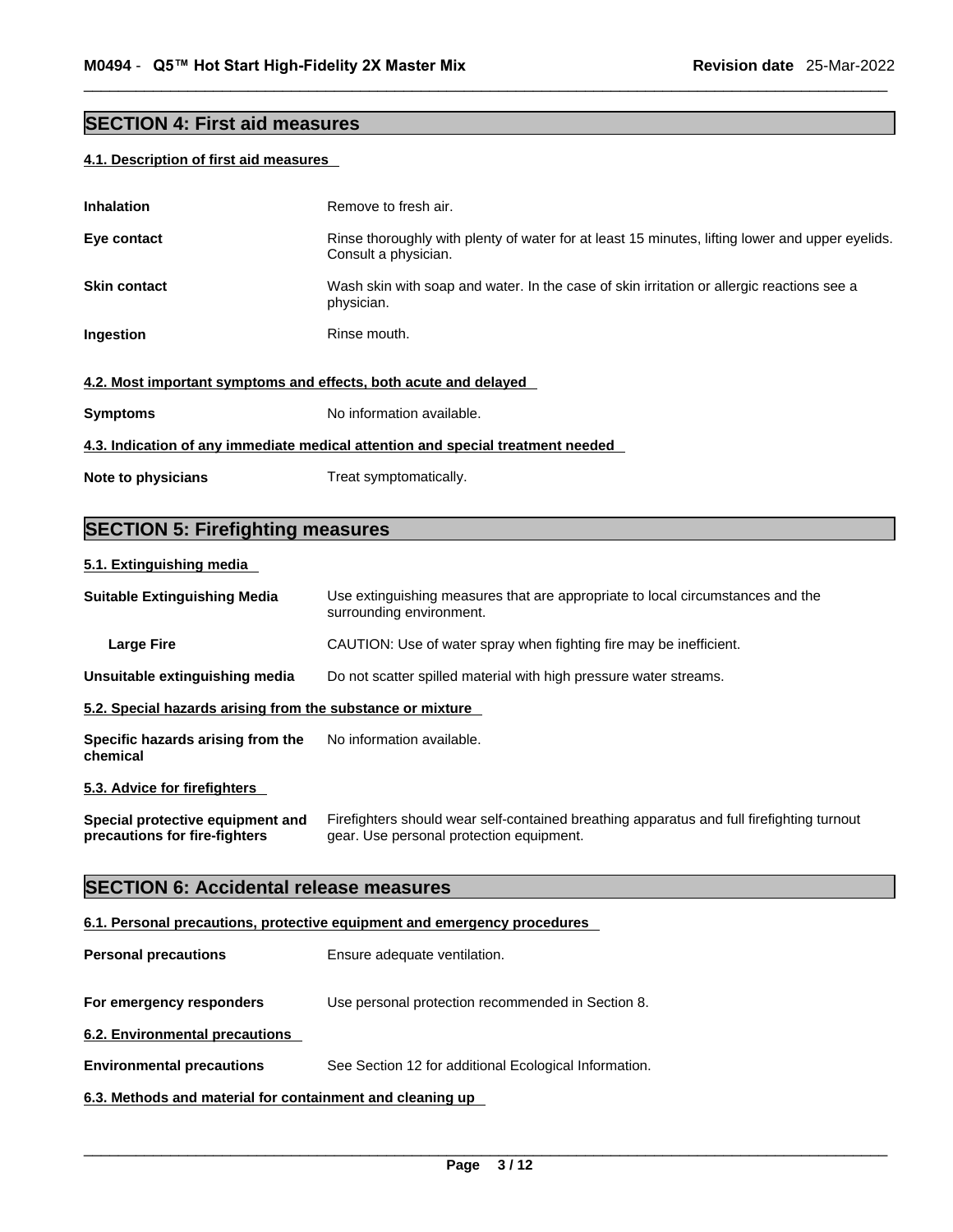| <b>Methods for containment</b>         | Prevent further leakage or spillage if safe to do so.                                |
|----------------------------------------|--------------------------------------------------------------------------------------|
| Methods for cleaning up                | Take up mechanically, placing in appropriate containers for disposal.                |
| <b>Prevention of secondary hazards</b> | Clean contaminated objects and areas thoroughly observing environmental regulations. |
| 6.4. Reference to other sections       |                                                                                      |
| Reference to other sections            | See section 8 for more information. See section 13 for more information.             |

# **SECTION 7: Handling and storage**

| 7.1. Precautions for safe handling                                |                                                                        |
|-------------------------------------------------------------------|------------------------------------------------------------------------|
| Advice on safe handling                                           | Ensure adequate ventilation.                                           |
| <b>General hygiene considerations</b>                             | Handle in accordance with good industrial hygiene and safety practice. |
| 7.2. Conditions for safe storage, including any incompatibilities |                                                                        |
| <b>Storage Conditions</b>                                         | Keep container tightly closed in a dry and well-ventilated place.      |
|                                                                   |                                                                        |

### **7.3. Specific end use(s)**

**Risk management methods [RMM]** The information required is contained in this Safety Data Sheet.

# **SECTION 8: Exposure controls/personal protection**

#### **8.1. Control parameters**

#### **Exposure Limits**

| Chemical name       | European Union           | Austria                                            | Belgium                                                                                  | <b>Bulgaria</b>                                                                                    | Croatia                                           |
|---------------------|--------------------------|----------------------------------------------------|------------------------------------------------------------------------------------------|----------------------------------------------------------------------------------------------------|---------------------------------------------------|
| <b>Trade Secret</b> |                          | TWA: 50 ppm<br>TWA: 160 mg/m <sup>3</sup><br>$H^*$ |                                                                                          |                                                                                                    |                                                   |
| <b>Trade Secret</b> |                          | ٠                                                  |                                                                                          | TWA: 5.0 mg/m <sup>3</sup>                                                                         |                                                   |
| <b>Trade Secret</b> | $\overline{\phantom{0}}$ | $\blacksquare$                                     |                                                                                          | TWA: 10.0 mg/m <sup>3</sup>                                                                        |                                                   |
| Chemical name       | <b>Cyprus</b>            | <b>Czech Republic</b>                              | <b>Denmark</b>                                                                           | Estonia                                                                                            | Finland                                           |
| <b>Trade Secret</b> |                          |                                                    | TWA: 50 ppm<br>TWA: 160 mg/m <sup>3</sup>                                                | TWA: 50 ppm<br>TWA: 150 mg/m <sup>3</sup><br>STEL: 150 ppm<br>STEL: 500 mg/m <sup>3</sup><br>$A^*$ | TWA: 50 ppm<br>iho*                               |
| Chemical name       | France                   | Germany                                            | <b>Germany MAK</b>                                                                       | Greece                                                                                             | Hungary                                           |
| <b>Trade Secret</b> |                          | TWA: 50 ppm<br>TWA: $160 \text{ mg/m}^3$<br>$H^*$  | TWA: 50 ppm<br>TWA: $160 \text{ mg/m}^3$<br>Peak: 100 ppm<br>Peak: 320 mg/m <sup>3</sup> |                                                                                                    |                                                   |
| Chemical name       | Ireland                  | <b>Italy</b>                                       | <b>Italy REL</b>                                                                         | Latvia                                                                                             | Lithuania                                         |
| <b>Trade Secret</b> |                          | $\blacksquare$                                     |                                                                                          |                                                                                                    | $O^*$<br>TWA: 50 ppm<br>TWA: $150 \text{ mg/m}^3$ |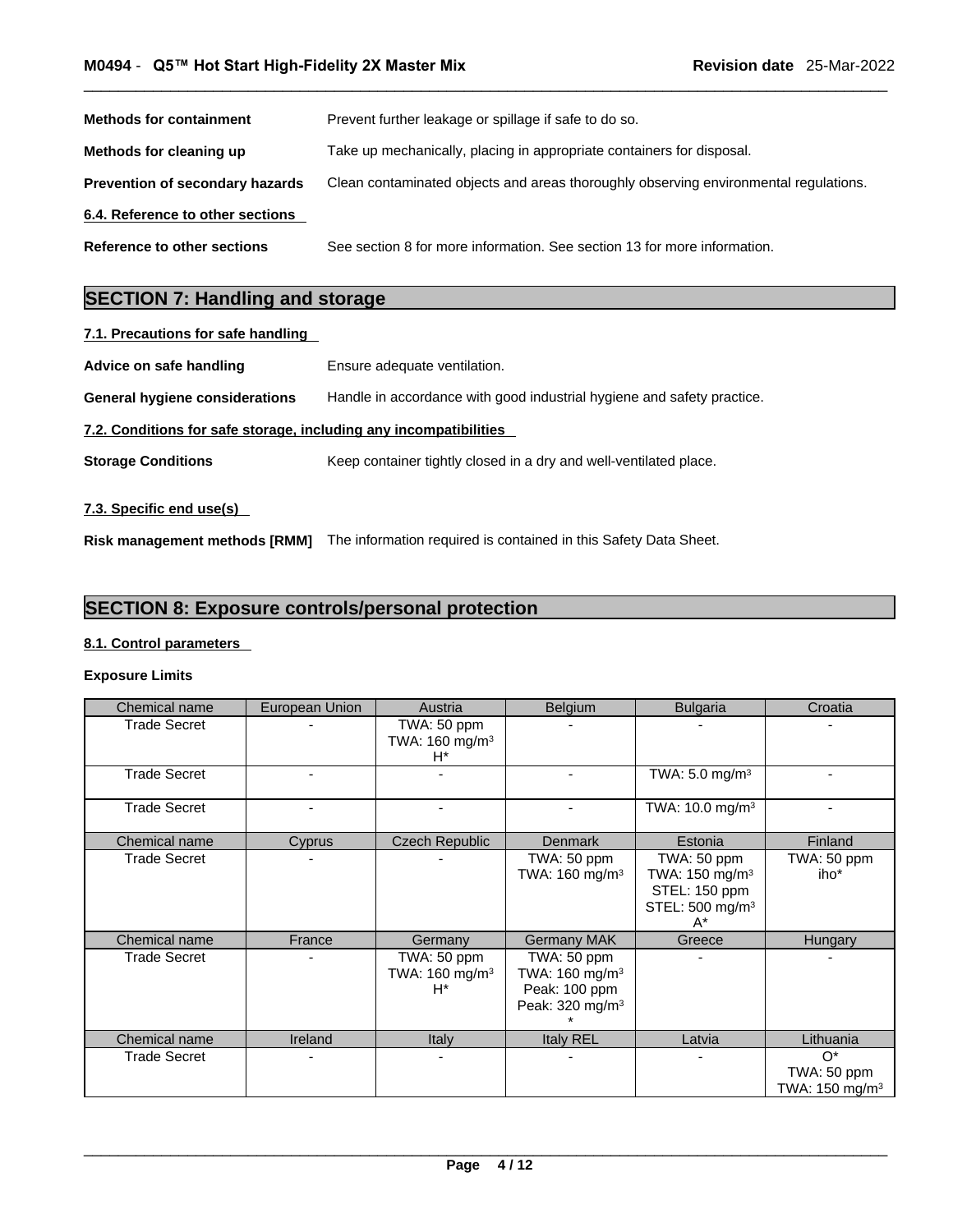|                     |          |                                                                                                                        |                                                                                                 |                                                                                                 | STEL: 150 ppm<br>STEL: 500 mg/m <sup>3</sup> |
|---------------------|----------|------------------------------------------------------------------------------------------------------------------------|-------------------------------------------------------------------------------------------------|-------------------------------------------------------------------------------------------------|----------------------------------------------|
| <b>Trade Secret</b> |          |                                                                                                                        |                                                                                                 | TWA: $5 \text{ mg/m}^3$                                                                         | TWA: $5 \text{ mg/m}^3$                      |
| <b>Trade Secret</b> |          |                                                                                                                        |                                                                                                 | TWA: 0.02 mg/m <sup>3</sup>                                                                     |                                              |
| Chemical name       | Portugal | Romania                                                                                                                | Slovakia                                                                                        | Slovenia                                                                                        | Spain                                        |
| <b>Trade Secret</b> |          |                                                                                                                        |                                                                                                 | TWA: 160 mg/m <sup>3</sup><br>TWA: 50 ppm<br>STEL: 100 ppm<br>STEL: 320 mg/m <sup>3</sup><br>K* |                                              |
| Chemical name       |          | Sweden                                                                                                                 | Switzerland                                                                                     |                                                                                                 | <b>United Kingdom</b>                        |
| <b>Trade Secret</b> |          | NGV: 50 ppm<br>NGV: 150 mg/m <sup>3</sup><br>Vägledande KGV: 150 ppm<br>Vägledande KGV: 500 mg/m <sup>3</sup><br>$H^*$ | TWA: 50 ppm<br>TWA: 160 mg/m <sup>3</sup><br>STEL: 100 ppm<br>STEL: 320 mg/m <sup>3</sup><br>H* |                                                                                                 |                                              |

**Biological occupational exposure limits** This product, as supplied, does not contain any hazardous materials with biological limits established by the region specific regulatory bodies.

**Derived No Effect Level (DNEL)** No information available. **Predicted No Effect Concentration (PNEC)**  No information available.

**8.2. Exposure controls** 

| <b>Engineering controls</b>                                                 | No information available.                                                                                                                                                   |
|-----------------------------------------------------------------------------|-----------------------------------------------------------------------------------------------------------------------------------------------------------------------------|
| Individual protection measures,<br>such as personal protective<br>equipment |                                                                                                                                                                             |
| <b>Eye/face protection</b>                                                  | No special protective equipment required.                                                                                                                                   |
| Skin and body protection                                                    | No special protective equipment required.                                                                                                                                   |
| <b>Respiratory protection</b>                                               | No protective equipment is needed under normal use conditions. If exposure limits are<br>exceeded or irritation is experienced, ventilation and evacuation may be required. |
| <b>General hygiene considerations</b>                                       | Handle in accordance with good industrial hygiene and safety practice.                                                                                                      |
| <b>Environmental exposure controls</b>                                      | No information available.                                                                                                                                                   |

# **SECTION 9: Physical and chemical properties**

|                       | 9.1. Information on basic physical and chemical properties |
|-----------------------|------------------------------------------------------------|
| <b>Physical state</b> | Liauid                                                     |
| Appearance            | Colorless                                                  |
| Color                 | No information available                                   |
| Odor                  | Mild.                                                      |
| Odor threshold        | No information available                                   |
|                       |                                                            |

**Property CONS Property Property PEC <b>REMARKS • Method Melting point / freezing point** No data available None known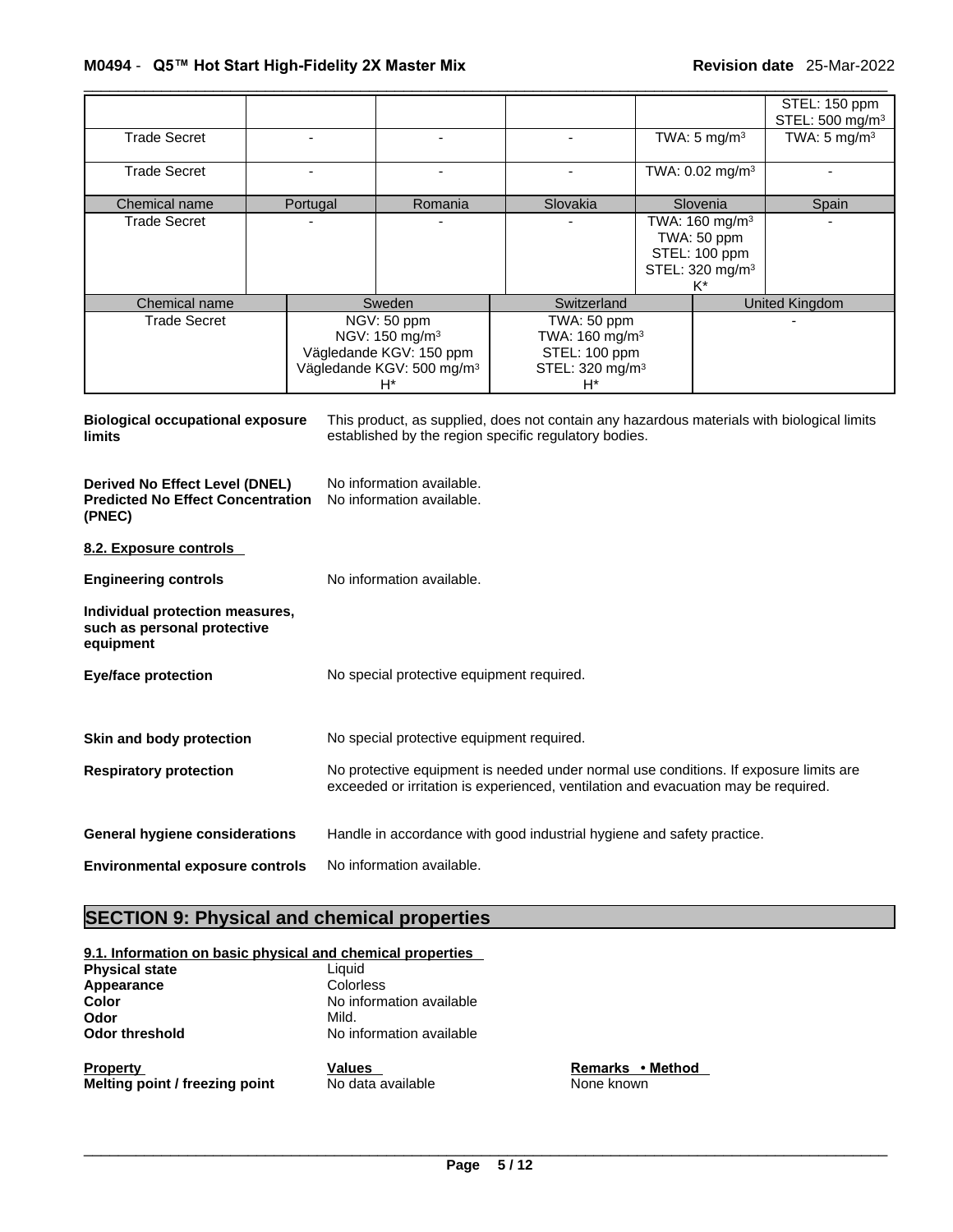| Initial boiling point and boiling<br>range                    | 100 °C                   |                          |
|---------------------------------------------------------------|--------------------------|--------------------------|
| Flammability (solid, gas)<br><b>Flammability Limit in Air</b> | No data available        | None known<br>None known |
| Upper flammability or explosive<br>limits                     | No data available        |                          |
| Lower flammability or explosive<br>limits                     | No data available        |                          |
| <b>Flash point</b>                                            | No data available        | None known               |
| <b>Autoignition temperature</b>                               | 215 $\degree$ C          |                          |
| <b>Decomposition temperature</b>                              |                          |                          |
| рH                                                            | No data available        |                          |
| pH (as aqueous solution)                                      | No data available        | None known               |
| <b>Kinematic viscosity</b>                                    | No data available        | None known               |
| <b>Dynamic viscosity</b>                                      | No data available        | None known               |
| <b>Water solubility</b>                                       | No data available        | None known               |
| Solubility(ies)                                               | No data available        |                          |
| <b>Partition coefficient</b>                                  | No data available        | None known               |
| Vapor pressure                                                | No data available        | None known               |
| <b>Relative density</b>                                       | No data available        | None known               |
| <b>Bulk density</b>                                           | No data available        |                          |
| <b>Liquid Density</b>                                         | No data available        |                          |
| Vapor density                                                 | No data available        | None known               |
| <b>Particle characteristics</b>                               |                          |                          |
| <b>Particle Size</b>                                          | No information available |                          |
| <b>Particle Size Distribution</b>                             | No information available |                          |

#### **9.2. Other information**

*9.2.1. Information with regard to physical hazard classes* Not applicable

*9.2.2. Other safety characteristics* No information available

# **SECTION 10: Stability and reactivity**

#### **10.1. Reactivity**

| <b>Reactivity</b>                                                                                         | No information available.                 |
|-----------------------------------------------------------------------------------------------------------|-------------------------------------------|
| 10.2. Chemical stability                                                                                  |                                           |
| <b>Stability</b>                                                                                          | Stable under normal conditions.           |
| <b>Explosion data</b><br><b>Sensitivity to mechanical impact None.</b><br>Sensitivity to static discharge | None.                                     |
| 10.3. Possibility of hazardous reactions                                                                  |                                           |
| <b>Possibility of hazardous reactions</b> None under normal processing.                                   |                                           |
| 10.4. Conditions to avoid                                                                                 |                                           |
| <b>Conditions to avoid</b>                                                                                | None known based on information supplied. |
| 10.5. Incompatible materials                                                                              |                                           |
| Incompatible materials                                                                                    | None known based on information supplied. |
| 10.6. Hazardous decomposition products                                                                    |                                           |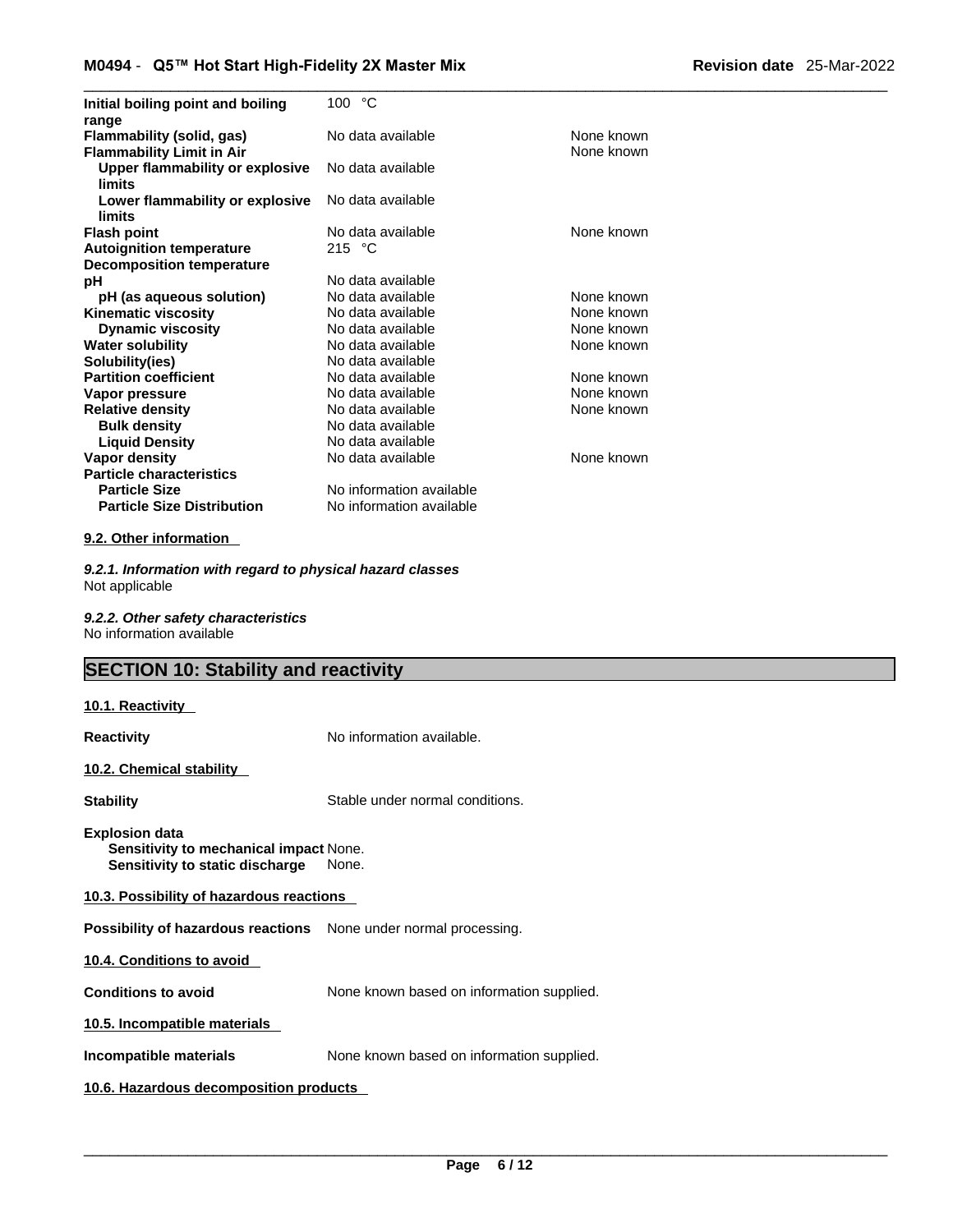**Hazardous decomposition products** None known based on information supplied.

# **SECTION 11: Toxicological information**

#### **11.1. Information on hazard classes as defined in Regulation (EC) No 1272/2008**

#### **Information on likely routes of exposure**

#### **Product Information**

| <b>Inhalation</b>   | Specific test data for the substance or mixture is not available. |
|---------------------|-------------------------------------------------------------------|
| Eye contact         | Specific test data for the substance or mixture is not available. |
| <b>Skin contact</b> | Specific test data for the substance or mixture is not available. |
| Ingestion           | Specific test data for the substance or mixture is not available. |
|                     |                                                                   |

#### **<u>Symptoms related to the physical, chemical and toxicological characteristics</u>**

**Symptoms** No information available.

**Acute toxicity** 

**Numerical measures of toxicity**

#### **The following values are calculated based on chapter 3.1 of the GHS document ATEmix (oral)** 65,024.80 mg/kg

| ATEmix (oral)   | 65,024.80 mg/kg |  |
|-----------------|-----------------|--|
| ATEmix (dermal) | 83,333.30 mg/kg |  |

#### **Component Information**

| Chemical name | Oral LD50             | Dermal LD50           | Inhalation LC50       |
|---------------|-----------------------|-----------------------|-----------------------|
| Trade Secret  | $= 28300$ mg/kg (Rat) | $= 40000$ mg/kg (Rat) | > 5.33 mg/L (Rat) 4 h |
| Trade Secret  | $= 2600$ mg/kg (Rat)  |                       |                       |
| Trade Secret  | $= 2840$ mg/kg (Rat)  | $>$ 2000 mg/kg (Rat)  |                       |

#### **Delayed and immediate effects as well as chronic effects from short and long-term exposure**

| <b>Skin corrosion/irritation</b>         | No information available. |
|------------------------------------------|---------------------------|
| Serious eye damage/eye irritation        | No information available. |
| <b>Respiratory or skin sensitization</b> | No information available. |
| Germ cell mutagenicity                   | No information available. |
| Carcinogenicity                          | No information available. |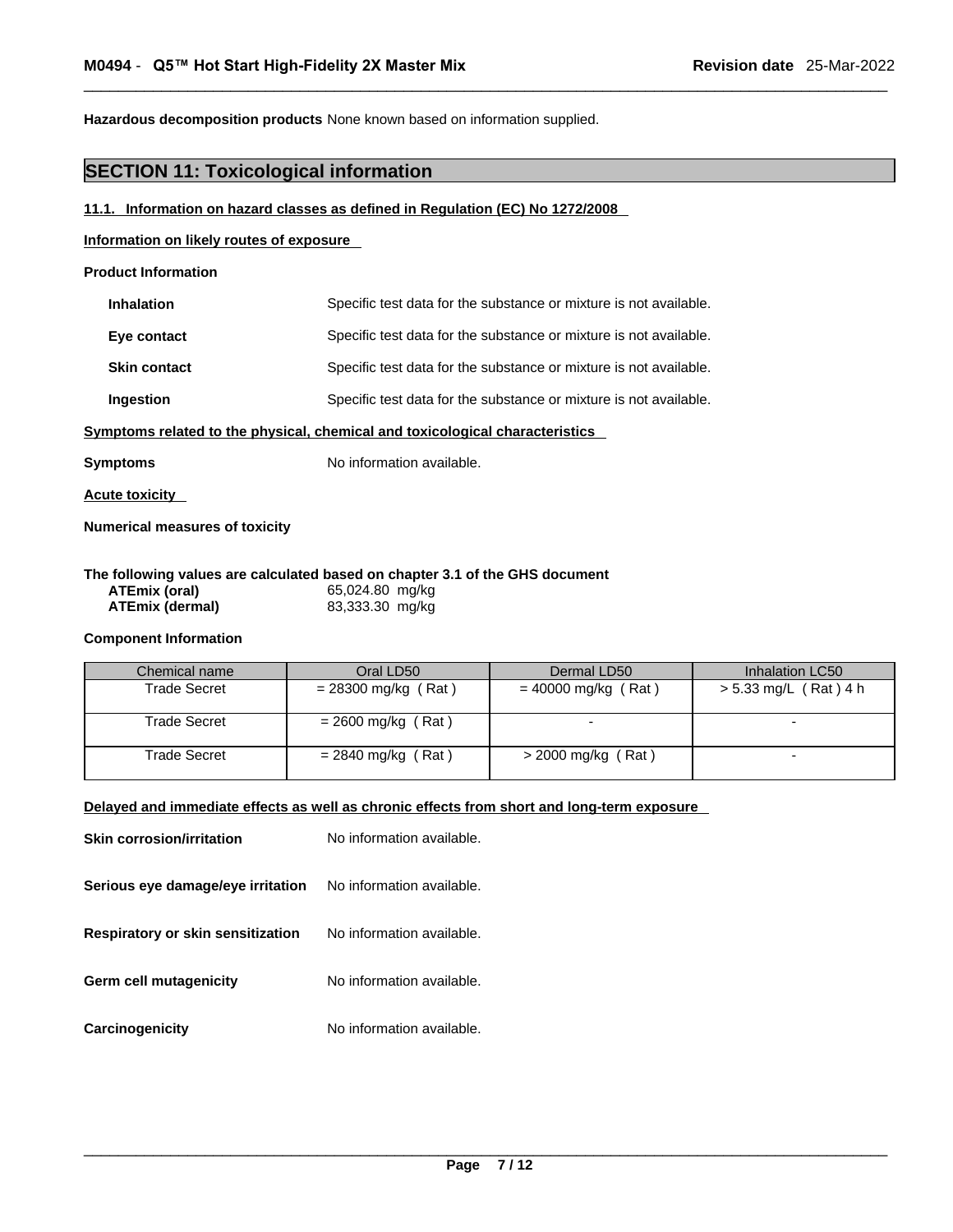**Reproductive toxicity** No information available. **STOT** - single exposure No information available. **STOT** - **repeated exposure** No information available. **Aspiration hazard** No information available. **11.2. Information on other hazards 11.2.1. Endocrine disrupting properties Endocrine disrupting properties** No information available. **11.2.2. Other information Other adverse effects** No information available. **SECTION 12: Ecological information** 

#### **12.1. Toxicity**

#### **Ecotoxicity**

**Unknown aquatic toxicity** Contains 0 % of components with unknown hazards to the aquatic environment.

| Chemical name       | Algae/aquatic plants   | Fish                      | Toxicity to<br>microorganisms | Crustacea               |
|---------------------|------------------------|---------------------------|-------------------------------|-------------------------|
| <b>Trade Secret</b> |                        | LC50: =34000mg/L (96h,    |                               |                         |
|                     |                        | Pimephales promelas)      |                               |                         |
|                     |                        | LC50: 33 - 37g/L (96h,    |                               |                         |
|                     |                        | Oncorhynchus mykiss)      |                               |                         |
|                     |                        | LC50: >40g/L (96h,        |                               |                         |
|                     |                        | Lepomis macrochirus)      |                               |                         |
|                     |                        | LC50: =41.7g/L (96h,      |                               |                         |
|                     |                        | Cyprinus carpio)          |                               |                         |
| <b>Trade Secret</b> | EC50: = 2500mg/L (72h, | LC50: =1060mg/L (96h,     |                               | EC50: =825mg/L (48h,    |
|                     | Desmodesmus            | Lepomis macrochirus)      |                               | Daphnia magna)          |
|                     | subspicatus)           | LC50: 750 - 1020mg/L      |                               | EC50: =83mg/L (48h,     |
|                     |                        | (96h, Pimephales          |                               | Daphnia magna)          |
|                     |                        | promelas)                 |                               |                         |
| <b>Trade Secret</b> |                        | LC50: = 250mg/L (96h,     |                               | $LC50: = 14$ mg/L (48h, |
|                     |                        | Brachydanio rerio)        |                               | Daphnia magna)          |
|                     |                        | LC50: =480mg/L (96h,      |                               |                         |
|                     |                        | Brachydanio rerio)        |                               |                         |
|                     |                        | LC50: =420mg/L (96h,      |                               |                         |
|                     |                        | Brachydanio rerio)        |                               |                         |
|                     |                        | LC50: =18mg/L (96h,       |                               |                         |
|                     |                        | Cyprinus carpio)          |                               |                         |
|                     |                        | LC50: 32.2 - 41.9mg/L     |                               |                         |
|                     |                        | (96h, Oncorhynchus        |                               |                         |
|                     |                        | mykiss)                   |                               |                         |
|                     |                        | _C50: 5.2 - 8.2mg/L (96h, |                               |                         |
|                     |                        | Oncorhynchus mykiss)      |                               |                         |
|                     |                        | LC50: >100mg/L (96h,      |                               |                         |
|                     |                        | Pimephales promelas)      |                               |                         |
|                     |                        | LC50: 123 - 128mg/L       |                               |                         |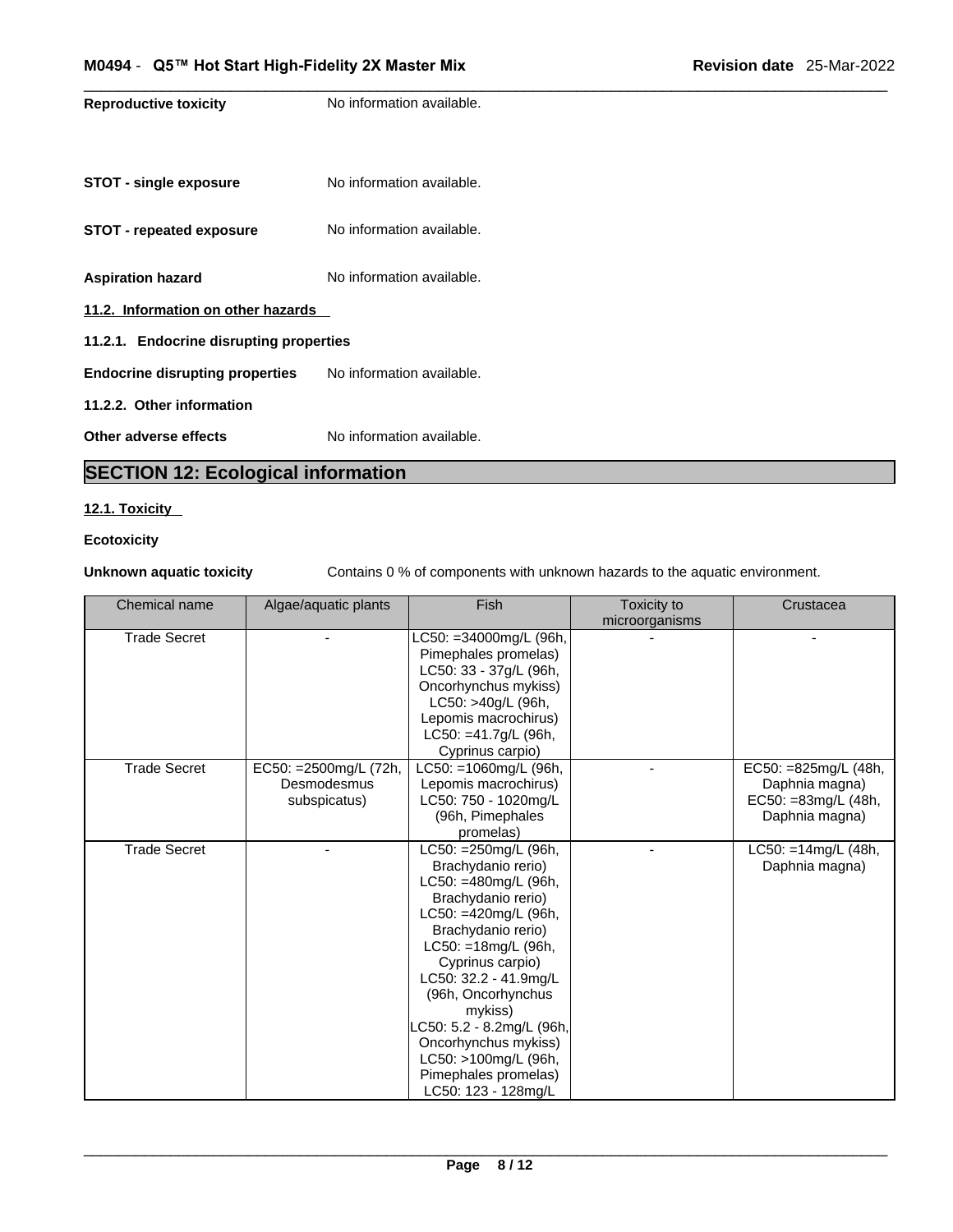| (96h, Poecilia reticulata) |  |
|----------------------------|--|
| LC50: =126mg/L (96h,       |  |
| Poecilia reticulata)       |  |

#### **12.2. Persistence and degradability**

**Persistence and degradability** No information available.

**12.3. Bioaccumulative potential**

#### **Bioaccumulation**

#### **Component Information**

| Chemical name:  | $-$<br>.<br>⊇ coefficient.<br>artition' |
|-----------------|-----------------------------------------|
| Trade Secret    | $\Omega$<br>טט.ו                        |
| ™rade<br>Secret | -                                       |

#### **12.4. Mobility in soil**

**Mobility in soil** No information available.

#### **12.5. Results of PBT and vPvB assessment**

#### **PBT and vPvB assessment**

| Chemical name       | PBT and vPvB assessment                             |
|---------------------|-----------------------------------------------------|
| <b>Trade Secret</b> | The substance is not PBT / vPvB PBT assessment does |
|                     | not apply                                           |
| Trade Secret        | The substance is not PBT / vPvB PBT assessment does |
|                     | not apply                                           |
| <b>Trade Secret</b> | The substance is not PBT / vPvB PBT assessment does |
|                     | not apply                                           |

#### **12.6. Other adverse effects**

**Endocrine disrupting properties** No information available.

#### **12.7. Other adverse effects**

No information available.

# **SECTION 13: Disposal considerations**

#### **13.1. Waste treatment methods**

| Waste from residues/unused | Dispose of in accordance with local regulations. Dispose of waste in accordance with |
|----------------------------|--------------------------------------------------------------------------------------|
| products                   | environmental legislation.                                                           |
| Contaminated packaging     | Do not reuse empty containers.                                                       |

# **SECTION 14: Transport information**

| <b>IATA</b>                     |                |
|---------------------------------|----------------|
| 14.1 UN number or ID number     | Not regulated  |
| 14.2                            |                |
| 14.3 Transport hazard class(es) | Not regulated  |
| 14.4 Packing group              | Not regulated  |
| 14.5 Environmental hazard       | Not applicable |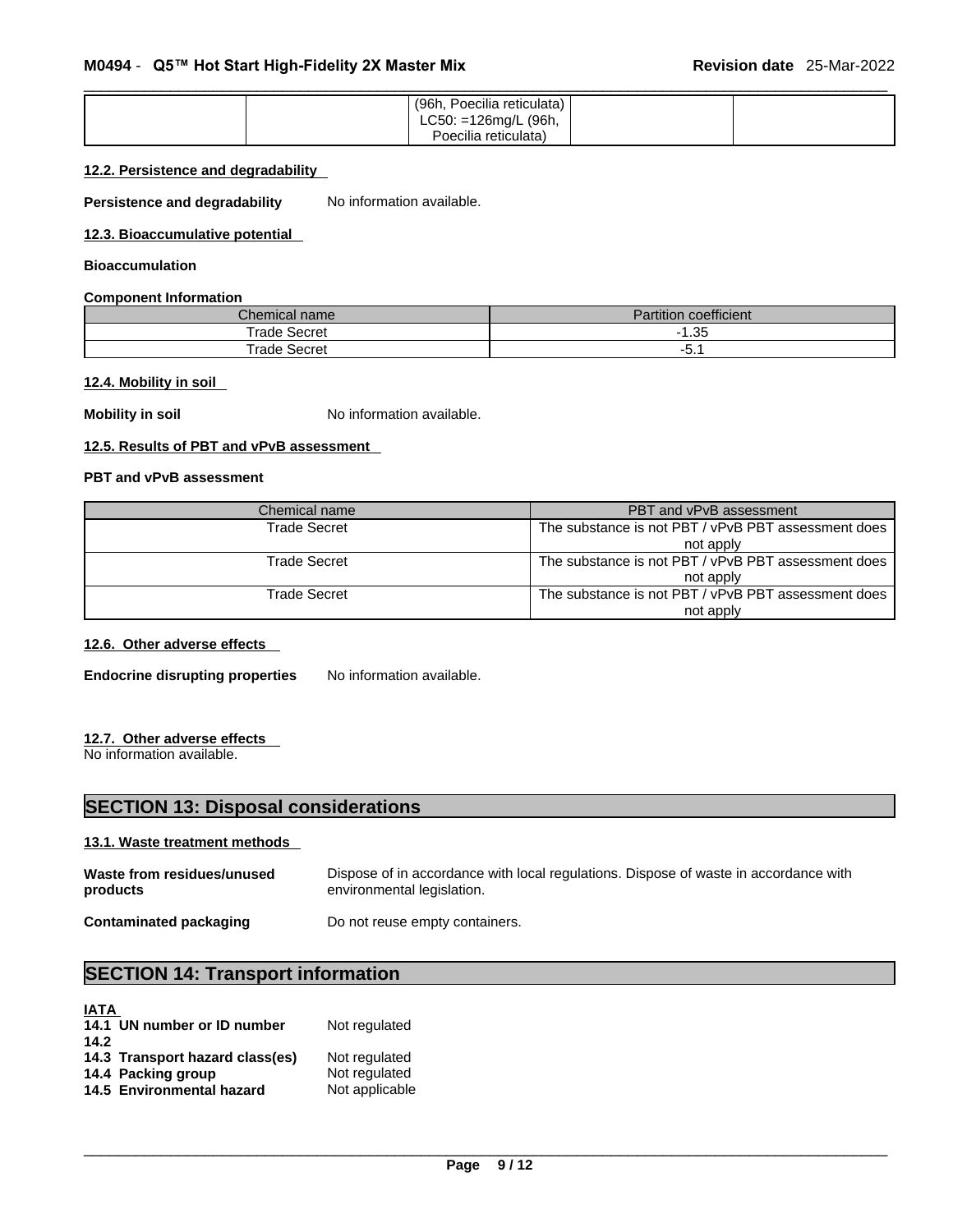| 14.6 Special precautions for user<br><b>Special Provisions</b> | None                           |  |
|----------------------------------------------------------------|--------------------------------|--|
| <b>IMDG</b>                                                    |                                |  |
| 14.1 UN number or ID number                                    | Not regulated                  |  |
| 14.2                                                           |                                |  |
| 14.3 Transport hazard class(es)                                | Not regulated                  |  |
| 14.4 Packing group                                             | Not regulated                  |  |
| 14.5 Environmental hazard                                      | Not applicable                 |  |
| 14.6 Special precautions for user                              |                                |  |
| <b>Special Provisions</b>                                      | None                           |  |
| 14.7 Maritime transport in bulk                                | No information available       |  |
| according to IMO instruments                                   |                                |  |
|                                                                |                                |  |
| <b>RID</b>                                                     |                                |  |
| <b>14.1 UN/ID No</b>                                           | Not regulated                  |  |
| 14.2                                                           |                                |  |
| 14.3 Transport hazard class(es)                                | Not regulated                  |  |
| 14.4 Packing group                                             | Not regulated                  |  |
| 14.5 Environmental hazard                                      | Not applicable                 |  |
| 14.6 Special precautions for user                              |                                |  |
| <b>Special Provisions</b>                                      | None                           |  |
|                                                                |                                |  |
| <b>ADR</b><br>14.1 UN number or ID number                      | Not regulated                  |  |
| 14.2                                                           |                                |  |
| 14.3 Transport hazard class(es)                                |                                |  |
|                                                                | Not regulated<br>Not regulated |  |
| 14.4 Packing group<br>14.5 Environmental hazard                | Not applicable                 |  |
| 14.6 Special precautions for user                              |                                |  |
| <b>Special Provisions</b>                                      | None                           |  |
|                                                                |                                |  |

### **SECTION 15: Regulatory information**

**15.1. Safety, health and environmental regulations/legislation specific for the substance or mixture**

### **National regulations**

#### **France**

**Occupational Illnesses (R-463-3, France)**

| Chemical name       | French RG number                         |
|---------------------|------------------------------------------|
| Trade Secret        | <b>RG 84</b>                             |
|                     | RG 5, RG 14, RG 15, RG 15 bis, RG 20 bis |
| <b>Trade Secret</b> | <b>RG 67</b>                             |
|                     |                                          |

#### **European Union**

Take note of Directive 98/24/EC on the protection of the health and safety of workers from the risks related to chemical agents at work.

#### **Authorizations and/or restrictions on use:**

This product contains one or more substance(s) subject to restriction (Regulation (EC) No. 1907/2006 (REACH), Annex XVII)

| Chemical name  | <b>Restricted substance per REACH</b> | Substance subject to authorization per |
|----------------|---------------------------------------|----------------------------------------|
|                | Annex XVII                            | <b>REACH Annex XIV</b>                 |
| Trade Secret - | $\overline{\phantom{a}}$<br>. ن       |                                        |
| Trade Secret - | 65.                                   |                                        |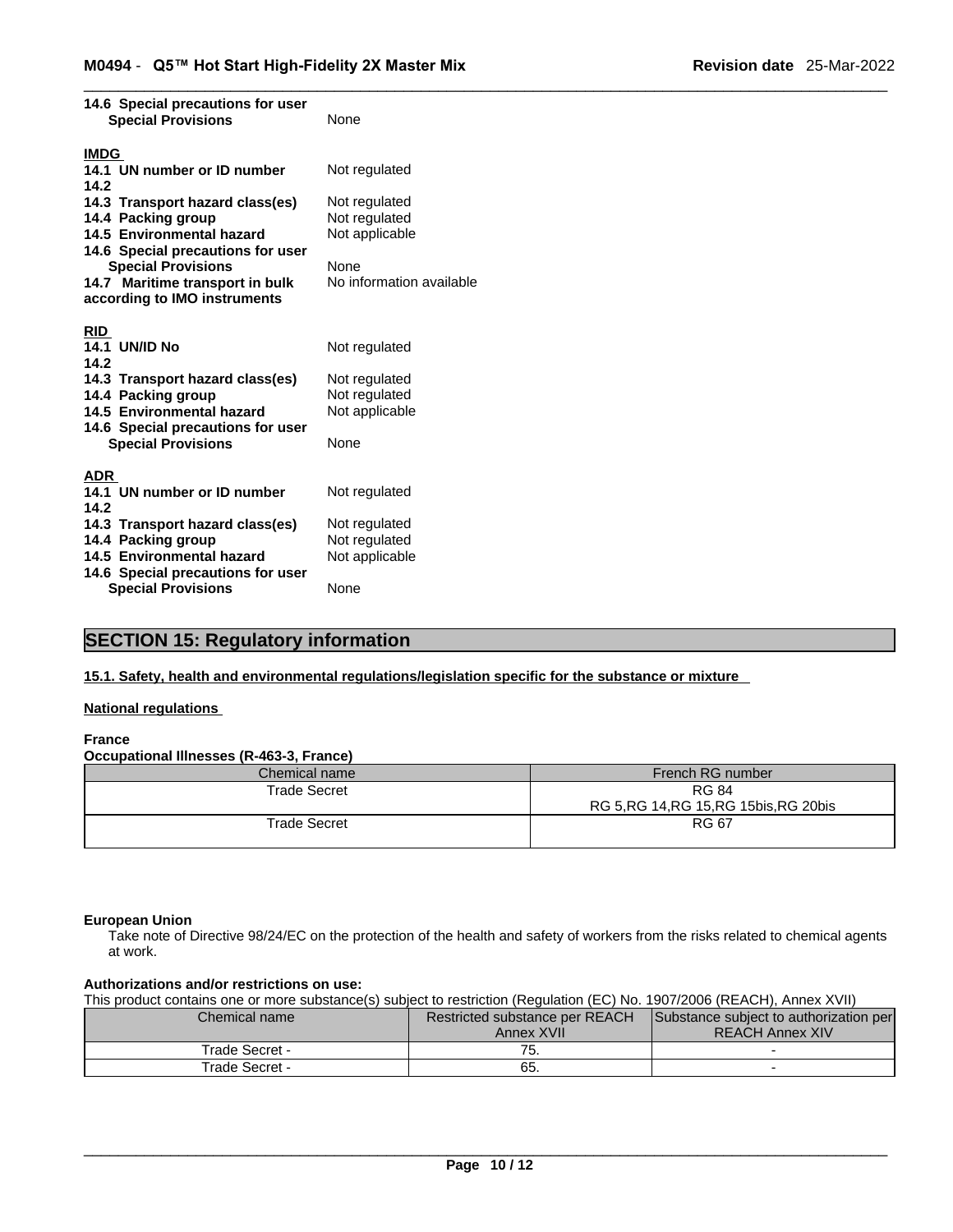#### **Persistent Organic Pollutants** Not applicable

**Ozone-depleting substances (ODS) regulation (EC) 1005/2009** Not applicable

| Contact supplier for inventory compliance status |  |
|--------------------------------------------------|--|
| Contact supplier for inventory compliance status |  |
| Contact supplier for inventory compliance status |  |
| Contact supplier for inventory compliance status |  |
| Contact supplier for inventory compliance status |  |
| Contact supplier for inventory compliance status |  |
| Contact supplier for inventory compliance status |  |
| Contact supplier for inventory compliance status |  |
| Contact supplier for inventory compliance status |  |
|                                                  |  |

 **Legend:** 

 **TSCA** - United States Toxic Substances Control Act Section 8(b) Inventory

 **DSL/NDSL** - Canadian Domestic Substances List/Non-Domestic Substances List

 **EINECS/ELINCS** - European Inventory of Existing Chemical Substances/European List of Notified Chemical Substances

 **ENCS** - Japan Existing and New Chemical Substances

**IECSC** - China Inventory of Existing Chemical Substances

 **KECL** - Korean Existing and Evaluated Chemical Substances

 **PICCS** - Philippines Inventory of Chemicals and Chemical Substances

 **AICS** - Australian Inventory of Chemical Substances

 **NZIoC** - New Zealand Inventory of Chemicals

#### **15.2. Chemical safety assessment**

**Chemical Safety Report** No information available

### **SECTION 16: Other information**

#### **Key or legend to abbreviations and acronyms used in the safety data sheet**

#### **Legend**

SVHC: Substances of Very High Concern for Authorization:

#### **Legend Section 8: EXPOSURE CONTROLS/PERSONAL PROTECTION**

| <b>TWA</b> | TWA (time-weighted average) | STEL | STEL (Short Term Exposure Limit) |
|------------|-----------------------------|------|----------------------------------|
| Ceiling    | Maximum limit value         |      | Skin designation                 |
|            | Sensitizers                 |      |                                  |

**Key literature references and sources for data used to compile the SDS** Agency for Toxic Substances and Disease Registry (ATSDR) U.S. Environmental Protection Agency ChemView Database European Food Safety Authority (EFSA) European Chemicals Agency (ECHA) Committee for Risk Assessment (ECHA\_RAC) European Chemicals Agency (ECHA) (ECHA\_API) EPA (Environmental Protection Agency) Acute Exposure Guideline Level(s) (AEGL(s)) U.S. Environmental Protection Agency Federal Insecticide, Fungicide, and Rodenticide Act